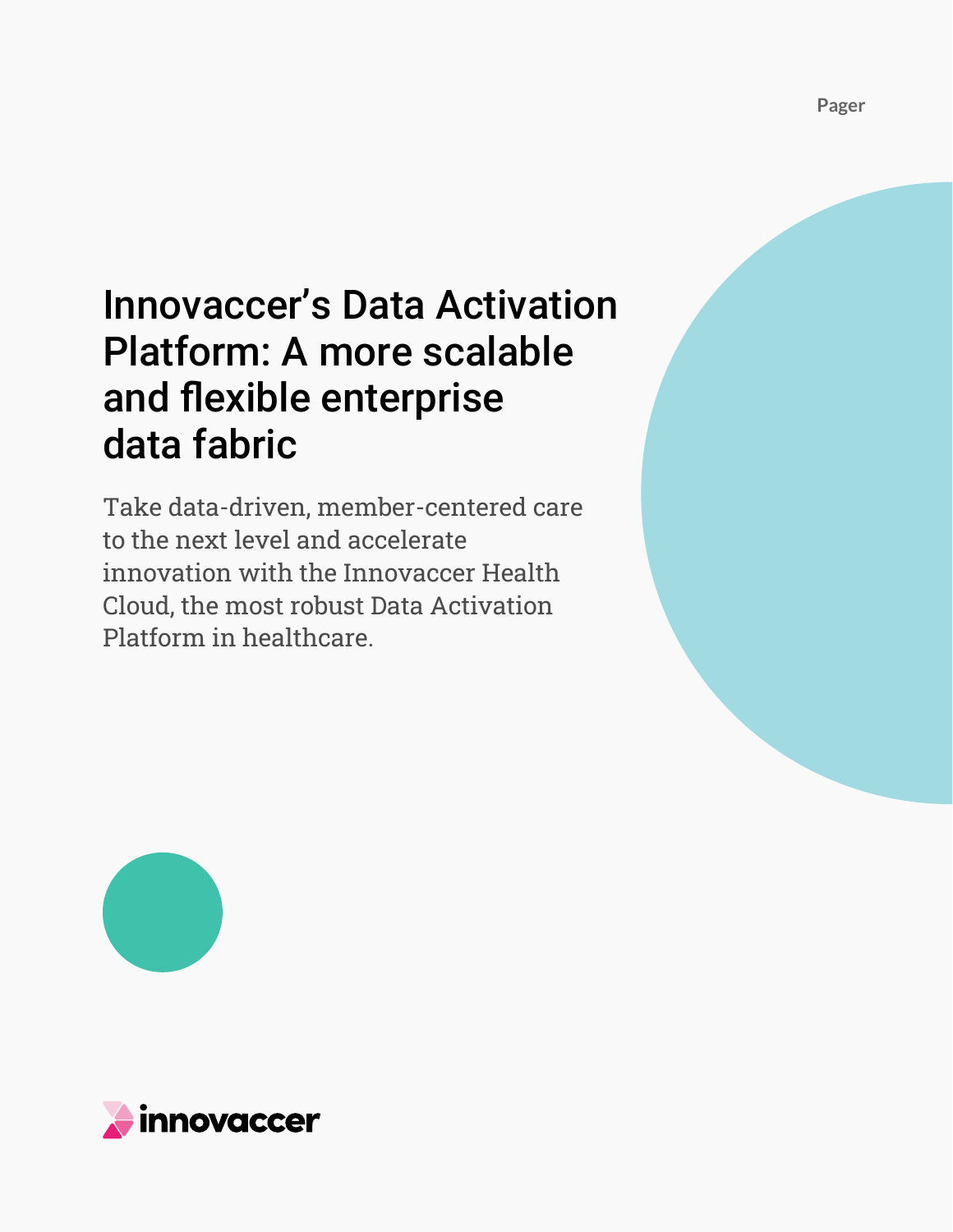Health systems are progressively leveraging their data to eliminate waste, enhance efficiency, and deliver upgraded patient service. Healthcare organizations are now transitioning from on-premise data warehouses to solutions with a robust data architecture.

Innovaccer's Data Activation Platform, leveraging modern cloud lakehouse architecture, is designed to help organizations rationalize their IT expenditures by driving ROI and realizing cost-saving opportunities within their infrastructure. Its data lake architecture provides more than 200 prebuilt connectors to allow hospitals to onboard and test data. With intelligent algorithms, the platform delivers deep AI- and ML-powered predictive insights to support hospital operations. It's one of the most cost-effective data archiving solutions and has a variety of use cases to impact productivity, efficiency, and quality for physicians, care coordinators, and healthcare leaders.

### Unified patient record

Leverage a comprehensive, unified patient record with data from multiple sources (clinical, claims, labs, pharma, etc.) to generate a holistic patient view.

### Business intelligence and advanced analytics

Utilize intuitive digital innovations to accelerate data-driven decision-making.

### Plug-and-play data integrations

Leverage prebuilt integrations to most health IT systems and vendors, EHRs, payers, HIEs, pharmacies, labs, and partners.

### Managed infrastructure and developer-ready platform

Use purpose-built managed services models on the cloud to scale with the growing needs of modern healthcare delivery.

# Customer wins

#### **ELEVATE HEALTH**

in cost savings \$6M

increase in referral success rates 13%

#### **BANNER HEALTH**

\$4M

in cost savings

reduction in IT infrastructure costs 70%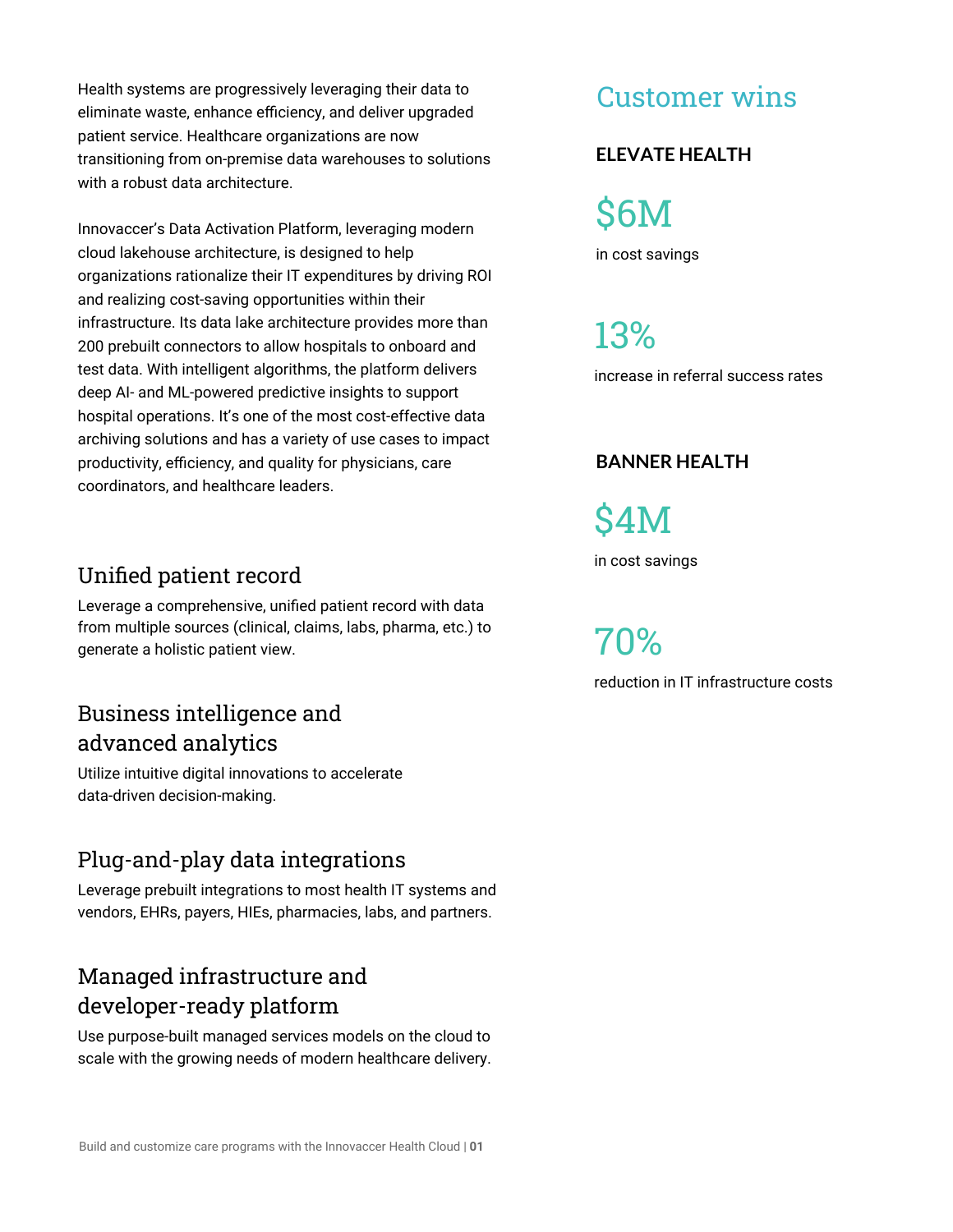# Innovaccer's Cloud Lakehouse Architecture: Open, transparent, and extensible

Traditional EDW - 1995-2005 App-specific binding requires extensive and, brittle FTI work





Traditional Data Lake - 2006-2015



# Overcome the challenges in traditional data architecture with Innovaccer's Cloud Lakehouse

# Traditional Enterprise Data Warehouses

- Costly extraction and transformation logic
- Significant ongoing logic maintenance
- Changes in source systems can trickle down and collapse ETL logic
- Long reconfiguration time for transformation logic
- Significant time and effort for analysis and integration

## Traditional Data Lake

- Expensive construction for each new data mart
- Little ability to leverage previous analysis and integration efforts
- Costly late binding process to be repeated for each use case
- Extensive and expensive cataloging for the semantics within use case-specific data model

### Innovaccer's Cloud Lakehouse

- Early binding the data to its semantics as it's ingested
- Lowered costs for deriving actual business value from the data
- Faster deployment of new use cases without reinterpreting data sources and constructing transformations
- **Explicit healthcare data** contextualization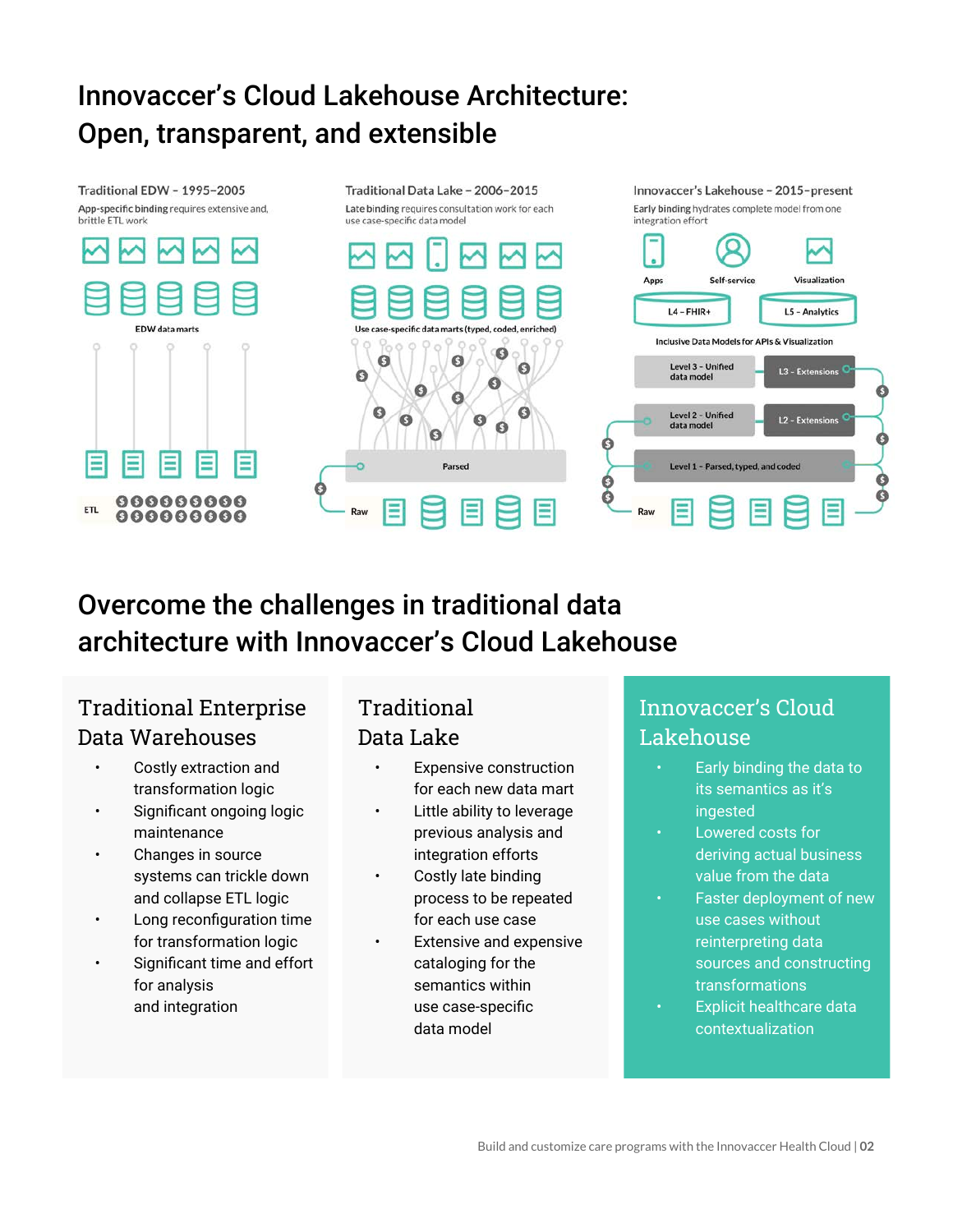# Unlock the true potential of your data with Innovaccer's Data Activation Platform

### Prebuilt interfaces and ML-based data mapping

#### Reduce time spent on ETL by up to 80%

- Use ML-based syntactic and semantic data mapping
- Use built-in connectors to all communication protocols (SFTP, VPN, DB, HTTPS)
- Ingest data in various file formats: CCDA, HL7, X12, CSV, DBF, JSON, XML, SQL database, and others

### EMPI and data quality tools

Continuous data quality monitoring (80+ coding standards, 1,000+ data attributes, 6,000+ business rules)

- Utilize an enterprise master patient index (EMPI) to identify unique patients from multiple data systems to assess quality, calculate payments, and review contract performance
- Track and monitor data for accuracy, consistency, validity, completeness, timeliness, and uniqueness

### Unified data model

### Full longitudinal record of a patient from disparate sources

- Deliver patient-centered, holistic care
- Take advantage of a data lake designed for healthcare
- Gain enterprise-level security: Comply with PHI/ PII security, HIPAA, and ISO standards
- Achieve bidirectional interoperability through FHIR APIs
- Use an extensible data model to adapt to various use cases across the healthcare ecosystem
- Leverage a Function as a Service (FaaS) platform to allow data scientists and analysts to write custom analytics models

### Healthcare analytics

#### Full suite of analytics for cost, quality, utilization, risk, and patient satisfaction

- Rationalize and consolidate your infrastructure, applications, and analytics to just one vendor
- Access more than 600 prebuilt analytical models; 16 chart types; 10 standard dashboards; 250 quality, utilization, and cost measures; and 100 volume- and value-based reports
- Use a power UI-based analytical model builder to quickly define custom measures with version control
- Empower decision-makers and frontline care teams with real-time, relevant insights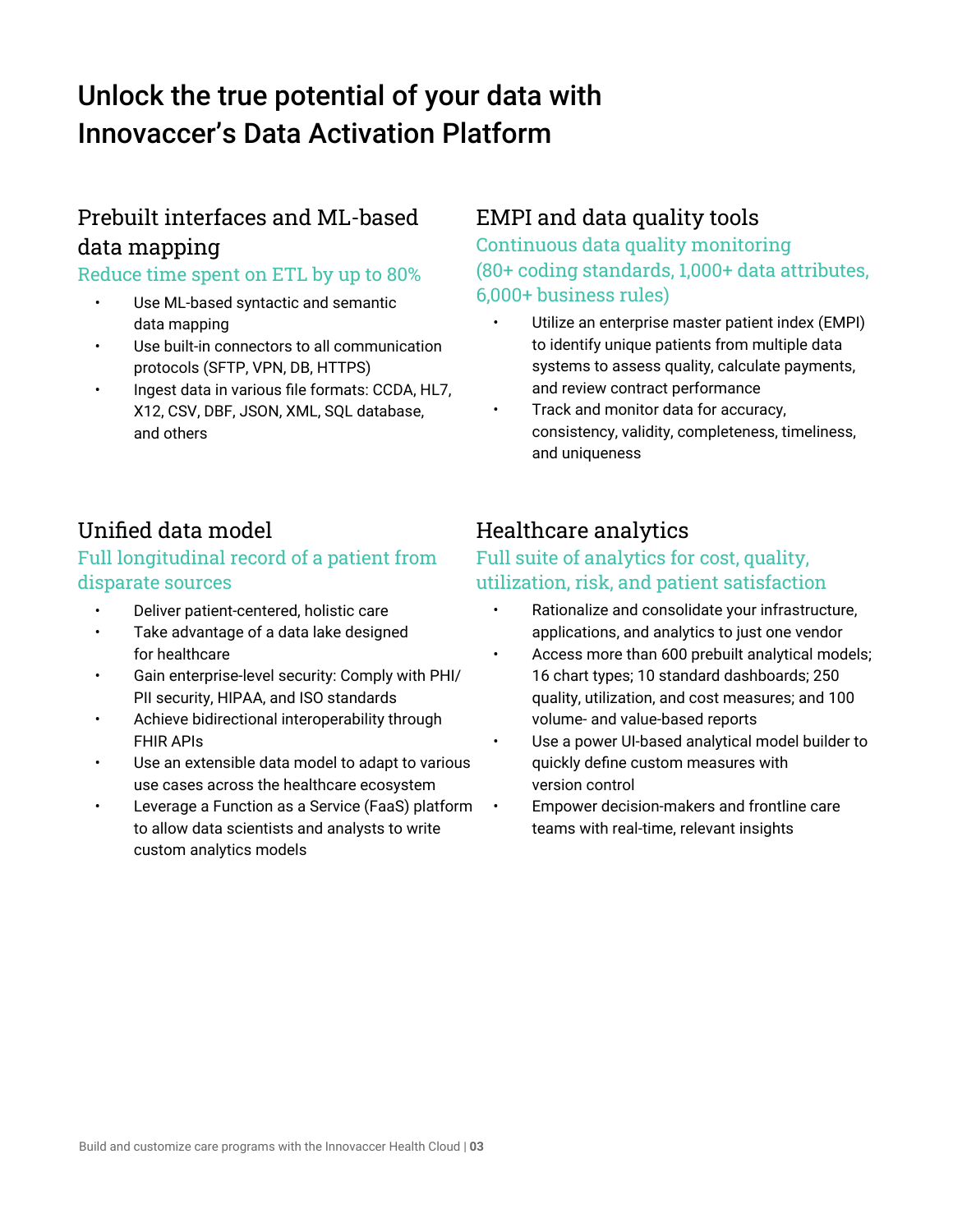# **Innovaccer by the numbers**

\$600M+

Healthcare costs saved

80+ EHRs connected for

interoperability

1,000+

Care settings

200,000

Providers, payers and life sciences organizations

39M+ Patient records unified

3,000+

Interfaces

# **Awards and Recognition**











# **Customers**

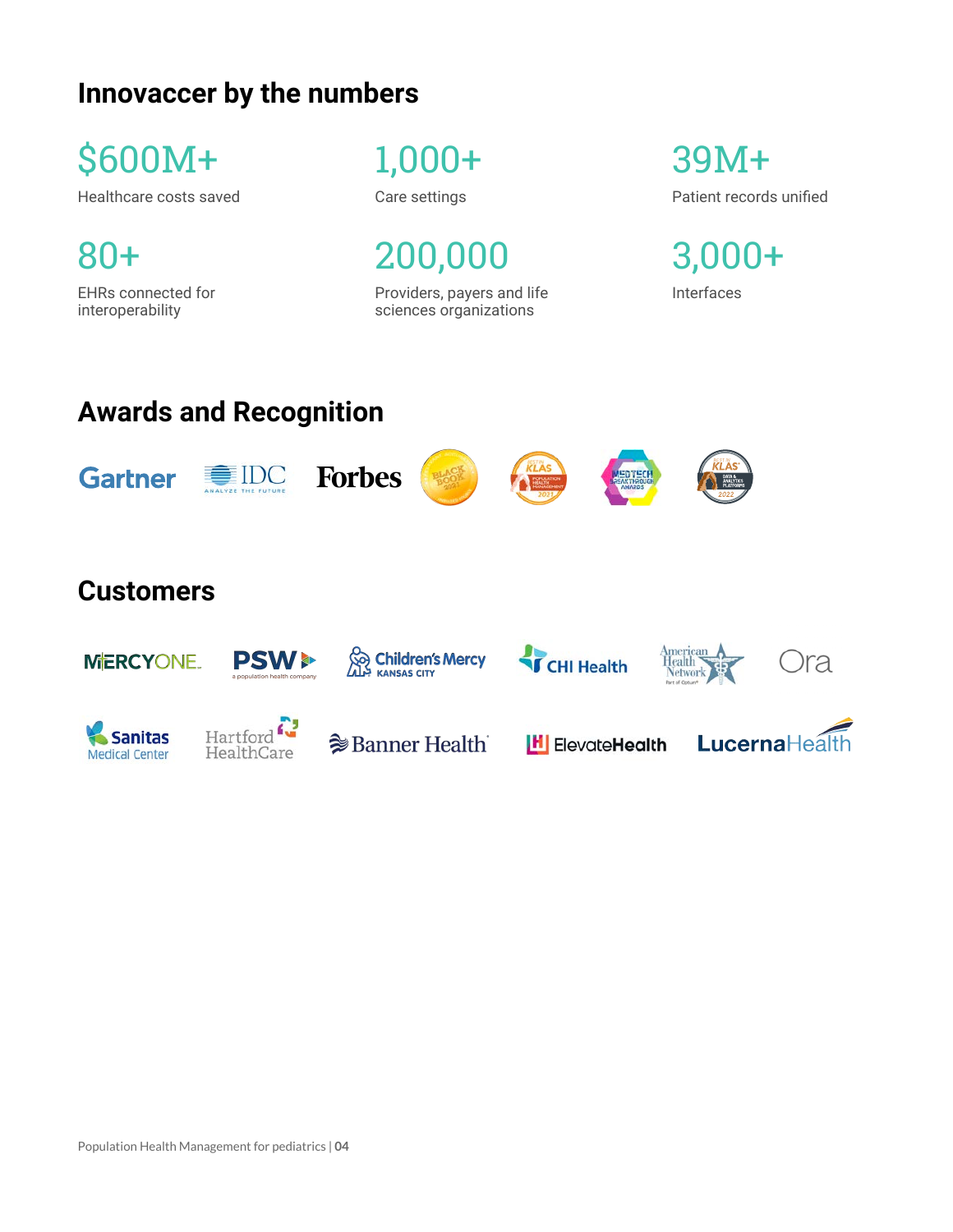# **About Innovaccer**

Innovaccer Inc., the Health Cloud company, is a leading San Francisco-based healthcare technology company committed to accelerating innovation in healthcare. The Innovaccer® Health Cloud empowers healthcare organizations to integrate data from any source—electronic health records, clinical, claims, labs, pharmacy, genomics, social determinants of health, devices, government sources, and more—to create a 360° view of the patient that enables whole-person care. The company's portfolio of Innovation Accelerators empowers technology teams and digital innovators to rapidly develop scalable, modern applications that improve clinical, financial, and operational outcomes. More than 200,000 providers, as well as payers and life sciences organizations, have used the Innovaccer Health Cloud to unify more than 39 million patient records and generate more than \$600 million in savings across 1,000 care settings. Innovaccer is the #1 rated Data and Analytics Platform by KLAS, and the #1 rated population health technology platform by Black Book.

For more information, please visit innovaccer.com.